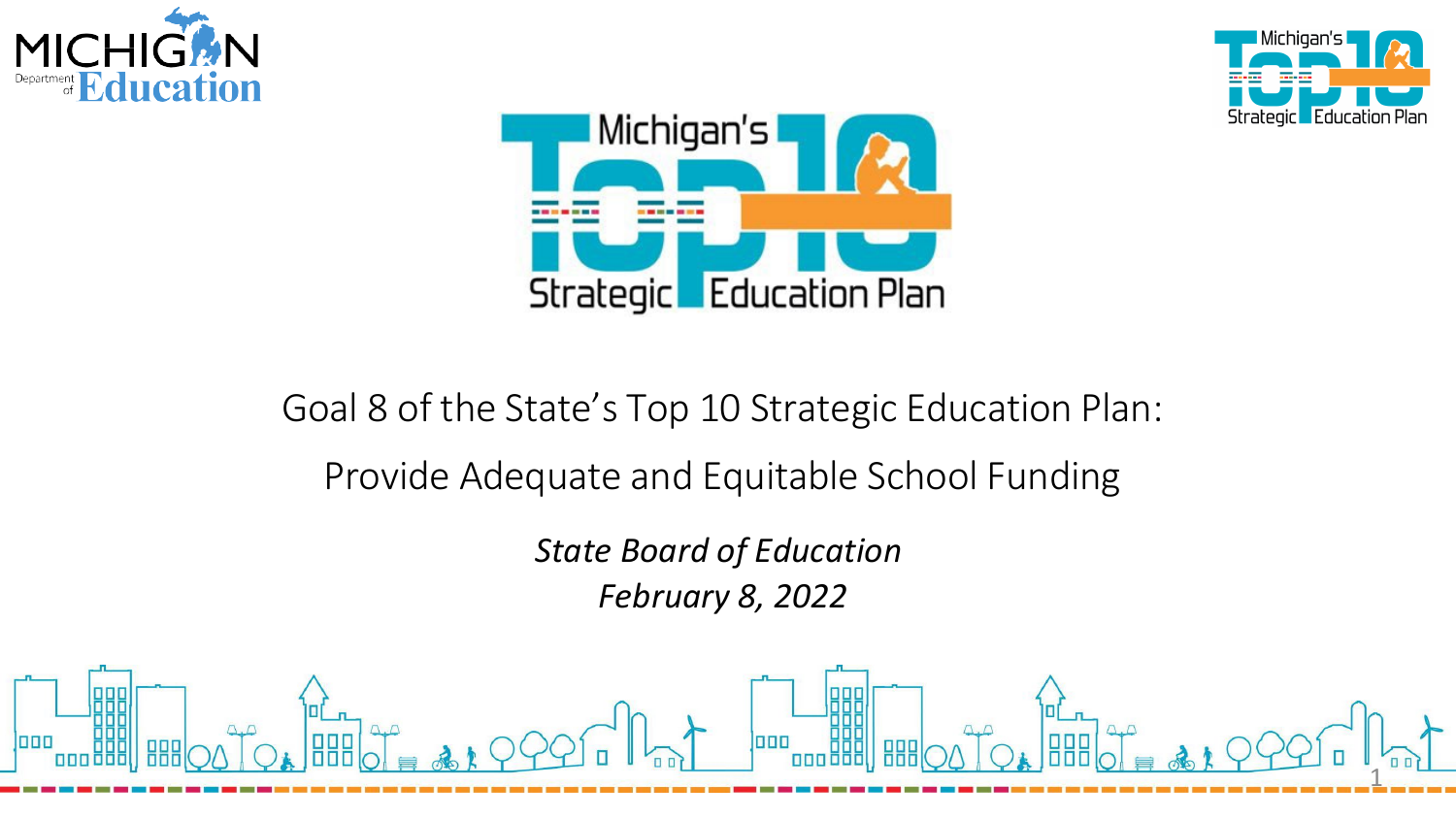# **Goals**



- 1. Expand early childhood learning opportunities
- 2. Improve early literacy achievement
- 3. Improve the health, safety, and wellness of all learners
- 4. Expand secondary learning opportunities for all students
- 

-----------------

- 5. Increase the percentage of all students who graduate from high school 6. Increase the percentage of adults with a post-secondary credential
- 7. Increase the numbers of certified teachers in areas of shortage
- **8. Provide adequate and equitable school funding**

 $\frac{1}{2}$ 

□ □ □ **L;;E;..-=.. ......... .,;ii;....~** □ □ [] **L.;:JC;..-=......IL-~aL....r**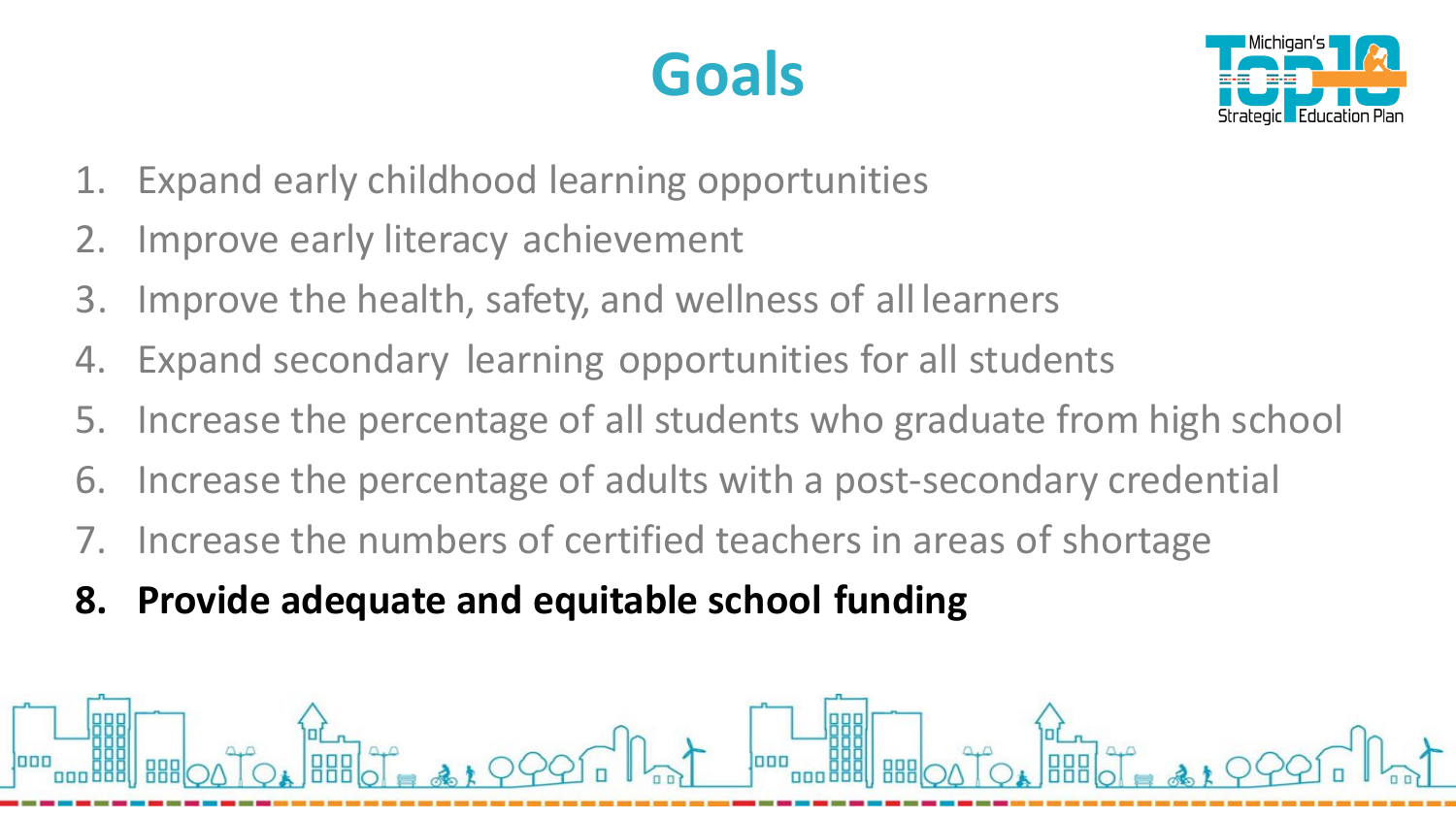## **2020-21 Pre-K-12 Funding**



### • **Local Revenue**

- Local district millages to support foundation allowances
- ISD millages (e.g., operating and special education)

## • **State Revenue**

• At-risk funding, CTE, and other funding

## • **Federal Revenue**

• Title funding individuals with Disabilities Education Act funding

| <b>Type of Revenue</b>                        | <b>Amount</b>    |
|-----------------------------------------------|------------------|
| <b>Local Revenue</b>                          | \$3,700,000,000  |
| <b>State Revenue</b>                          | \$13,900,000,000 |
| <b>Federal Revenue</b>                        | \$1,800,000,000  |
| Total Funding for Pre-K-12   \$19,400,000,000 |                  |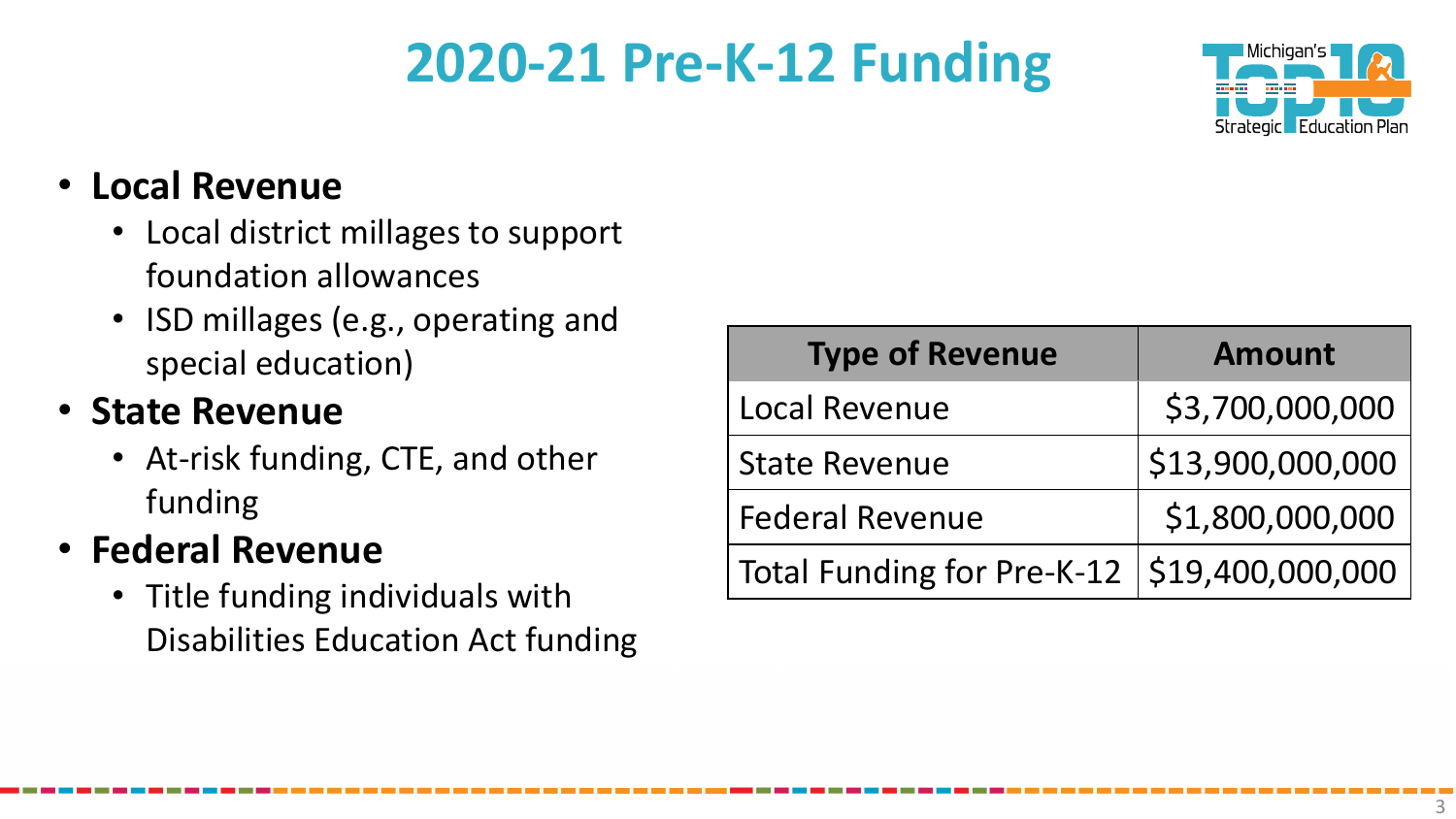

## **Comparing School Finance Research Collaborative (SFRC) Funding Recommendations** and Actual 2020-21 Funding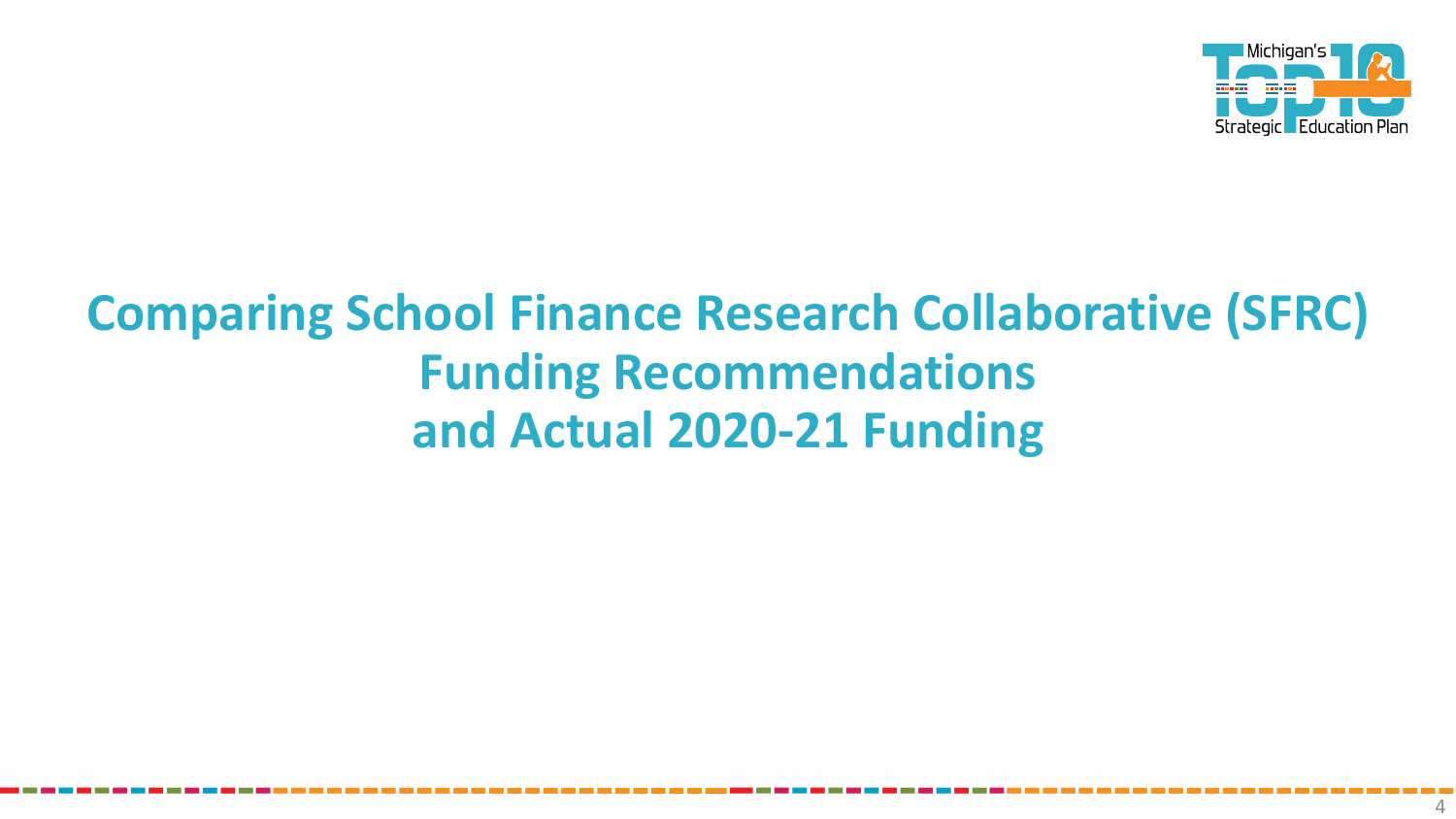## **SFRC Recommendations**



- • SFRC recommended a base funding of \$9,590 per student with specific substantial additional weights for students with disabilities, poor children, and English learners.
- • SFRC recommended further exploration of three other areas of school underfunding.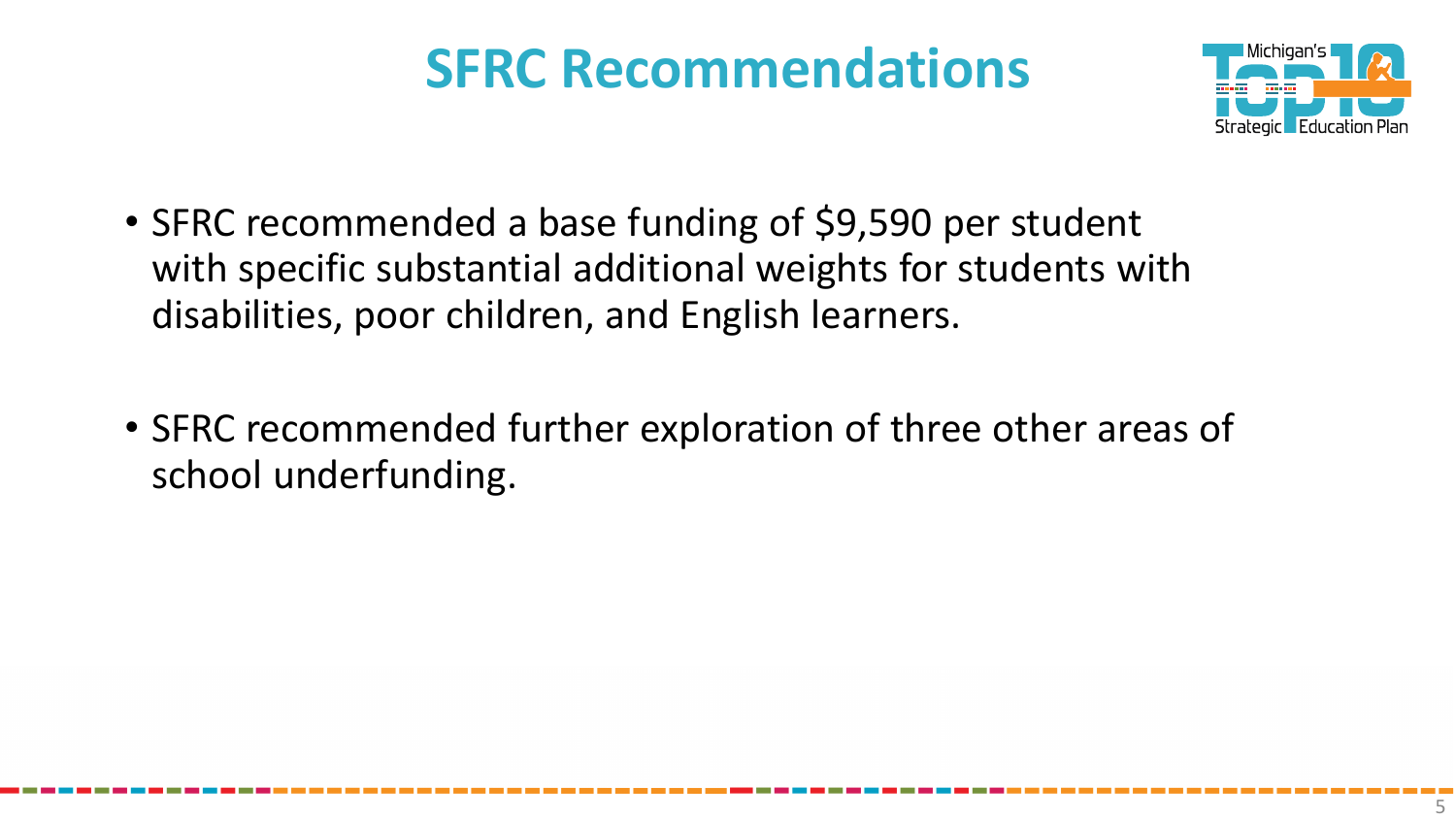### **I**d Michigan's<br>**Property of A** .~ ..... Strategic**k Education Plan FY22: Historic School Aid Budget Investments**

 The governor and the legislature agreed to the following historic investment in public schools:

- Increase in the minimum foundation allowance to \$8,700 per pupil.
- Increase in Great Start Readiness Program (GSRP) funding by \$168 million.
- • Funding of \$240 million to help districts hire school nurses, social workers, counselors, and psychologists.
- Increase in the *Early On* program from \$7.5 million to \$14.5 million.
- • Provision of \$1.67 million to help districts with Grow Your Own programs to help school support staff explore careers in teaching.

 This budget demonstrates a **rising bipartisan consciousness** that Michigan public schools have been underfunded and require more funding.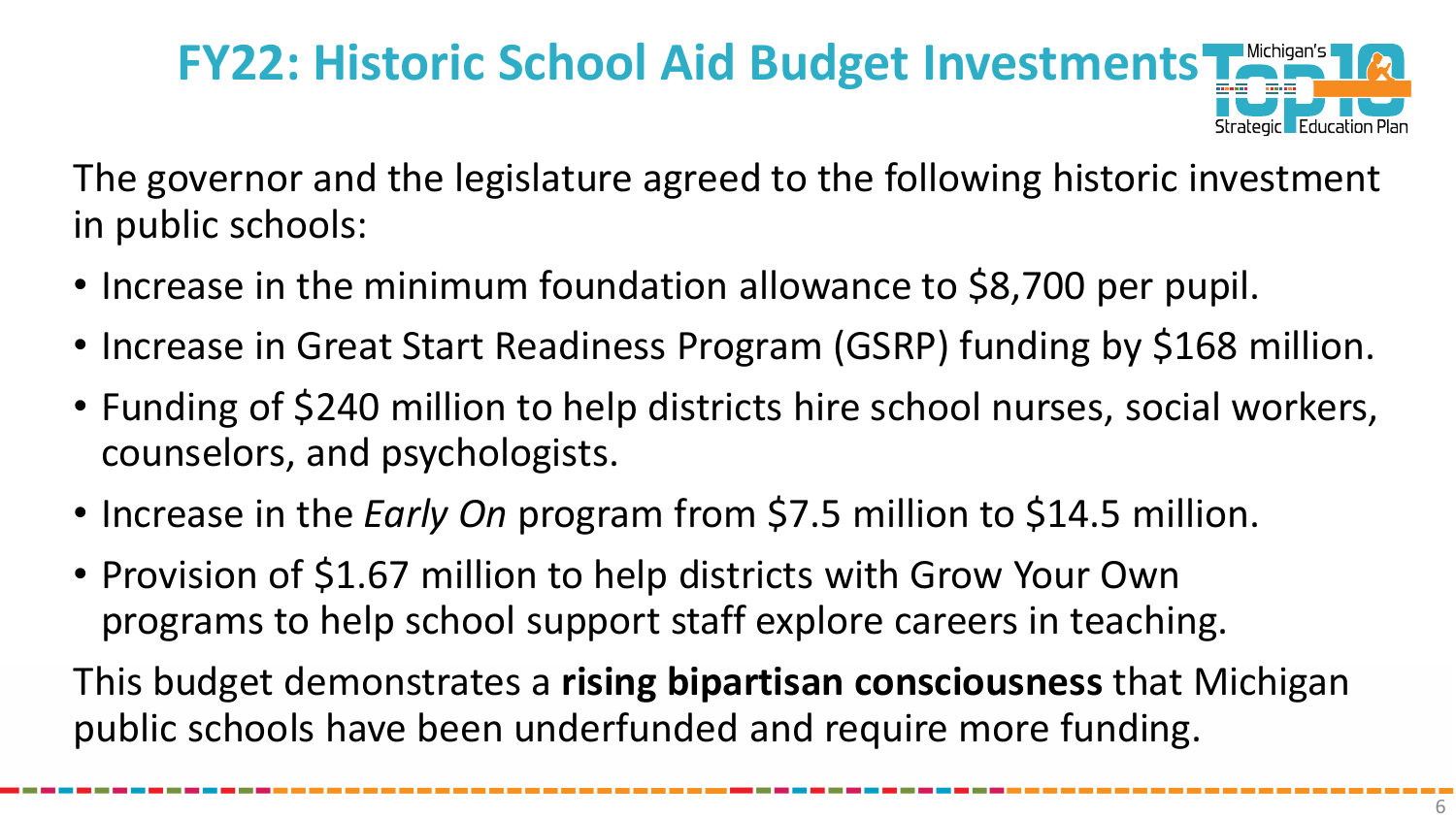# **Goal 8: Summary**



Even with the historic state investments in public education last summer, Michigan schools continue to be underfunded by billions of dollars annually.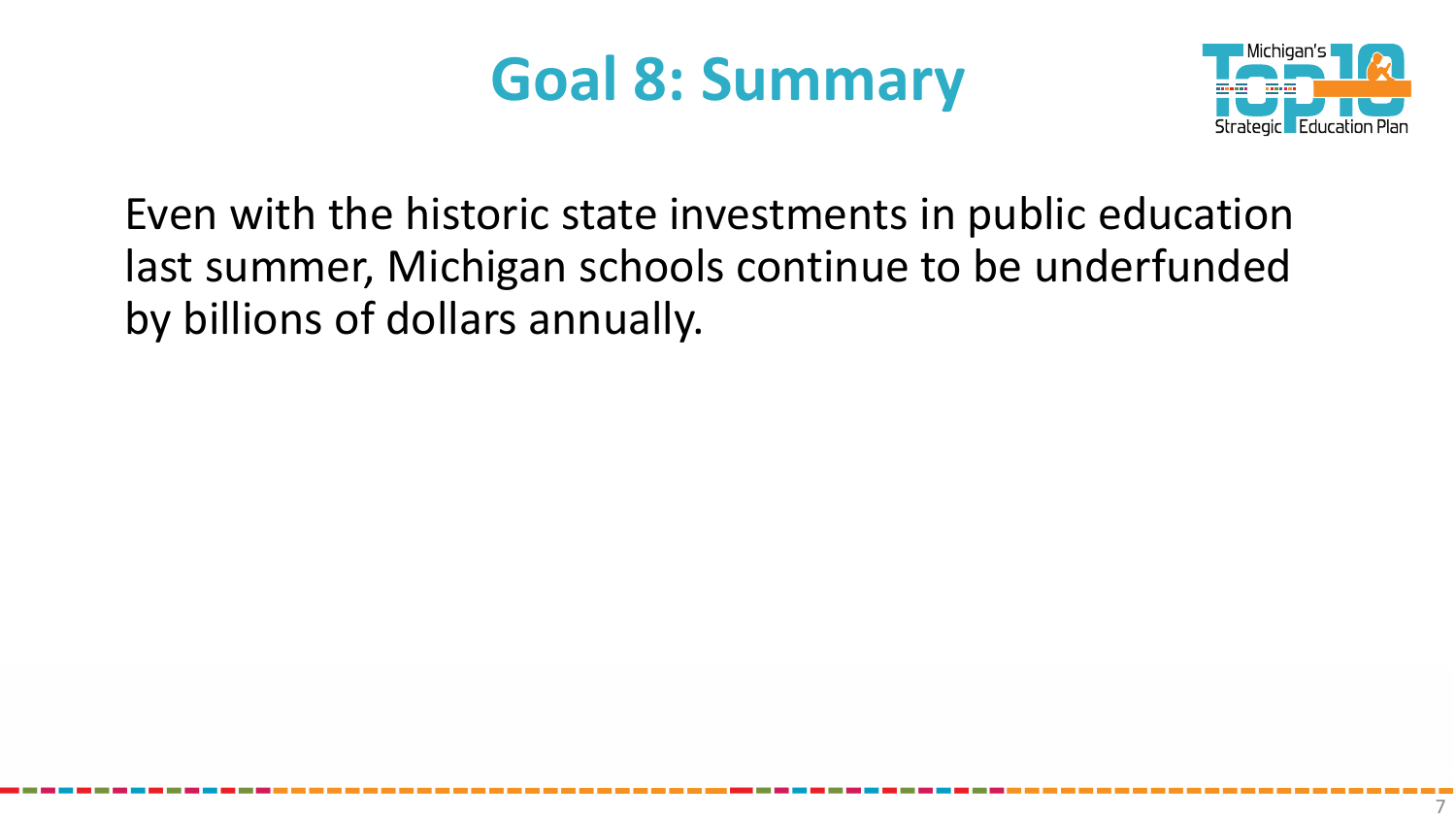





- February 9: Governor Whitmer presents her executive budget recommendation to the House and Senate appropriations committees. February/
- March: State agency budget presentations to respective house and senate appropriations subcommittees.
- April/May: Appropriations subcommittees draft and act on appropriations bills.

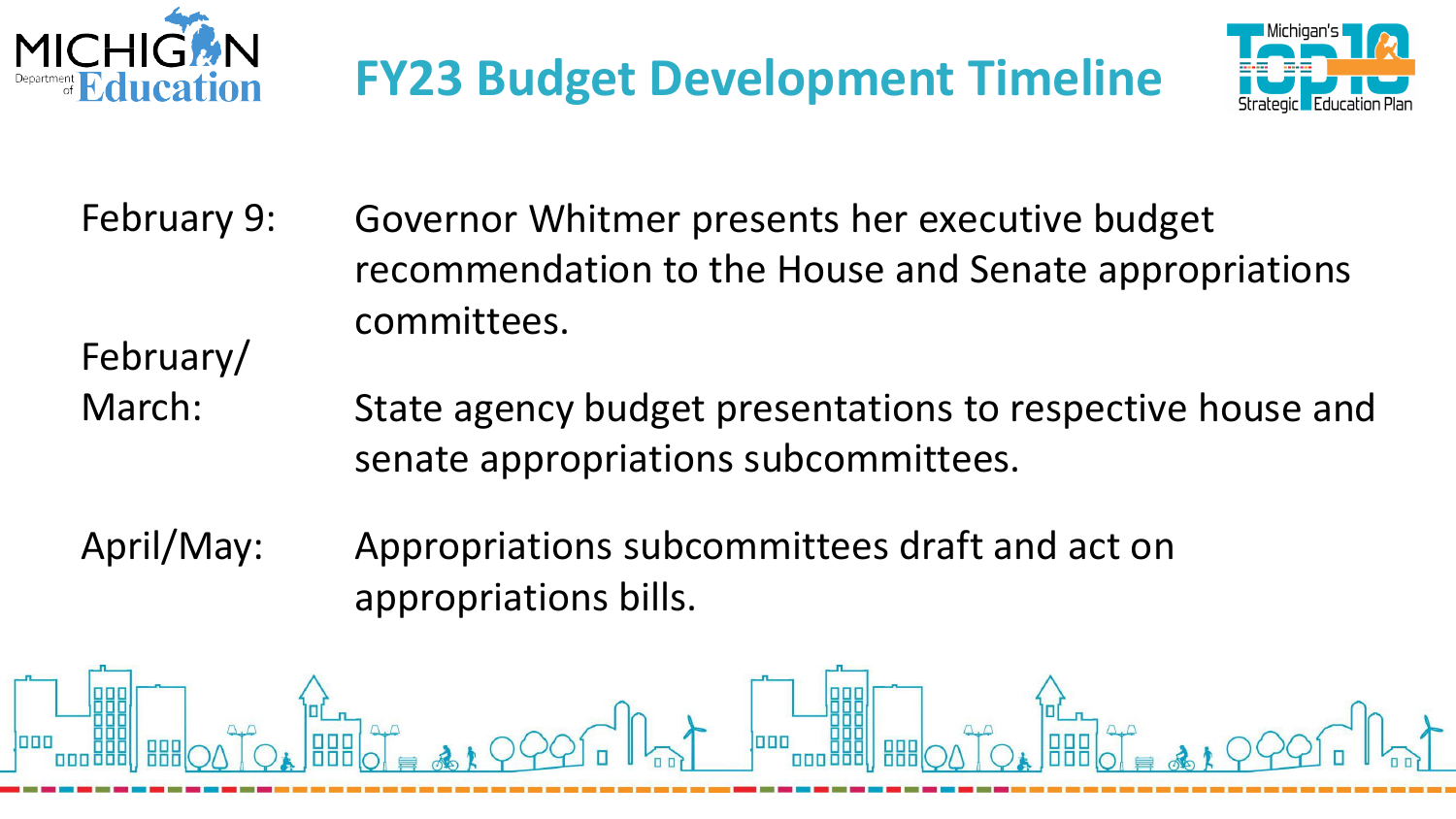# **Educator Recruitment and Retention '**

• \$2.3 billion over four years to recruit and retain educators and other school staff.

Of that

• \$1.5 billion for retention bonuses for support staff over the next two years, and for educators over the next four years.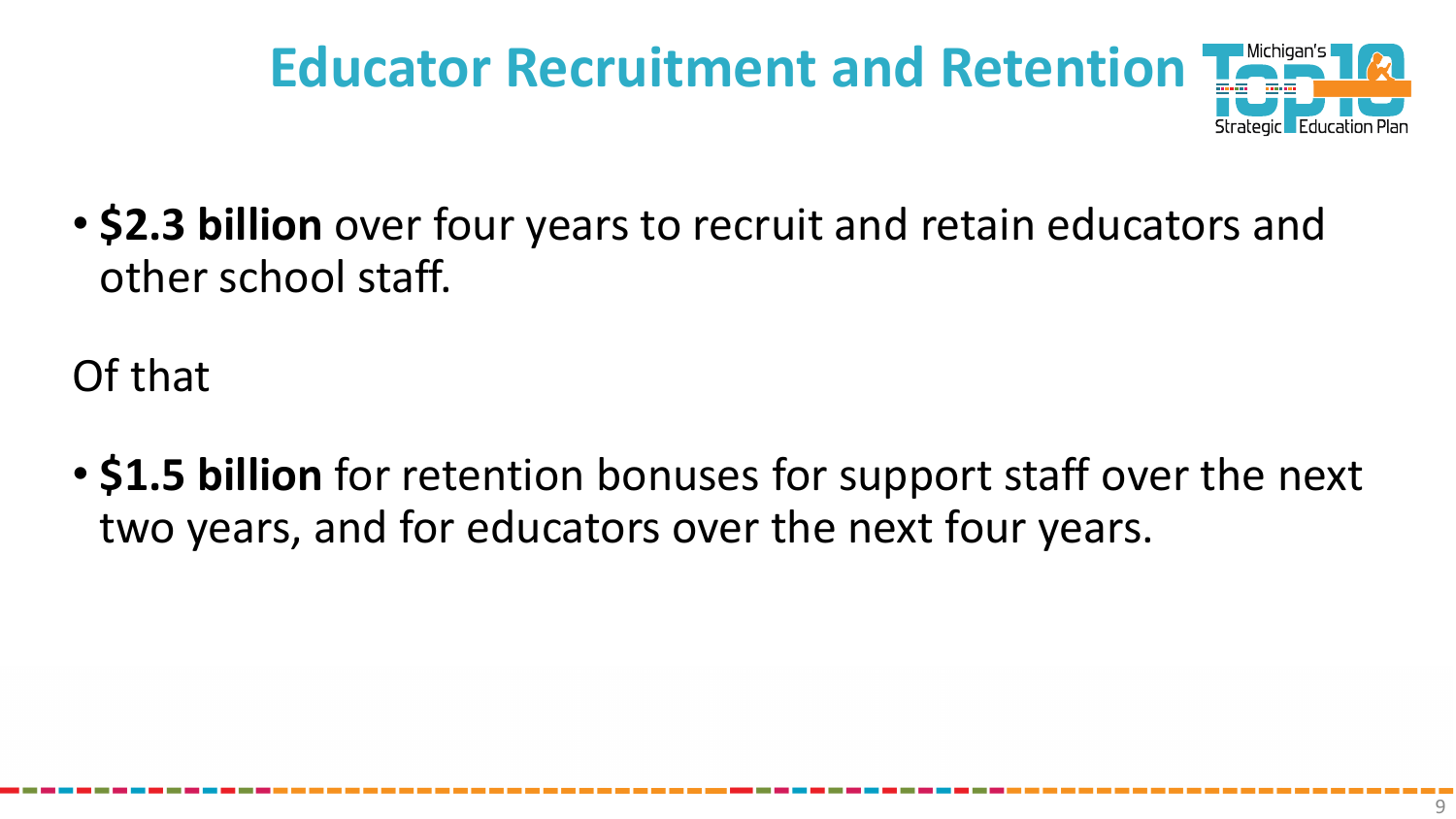## **Educator Recruitment and Retention**



- **\$600 million** for educator recruitment programs:
	- • Proposal includes scholarships for future educators and stipends for student teachers.
	- • Proposal expands in-district Grow Your Own programs to recruit and train teachers.
- **\$100 million** for educator onboarding and mentoring programs.
- • **\$75 million** for innovative approaches to addressing regional educator retention needs.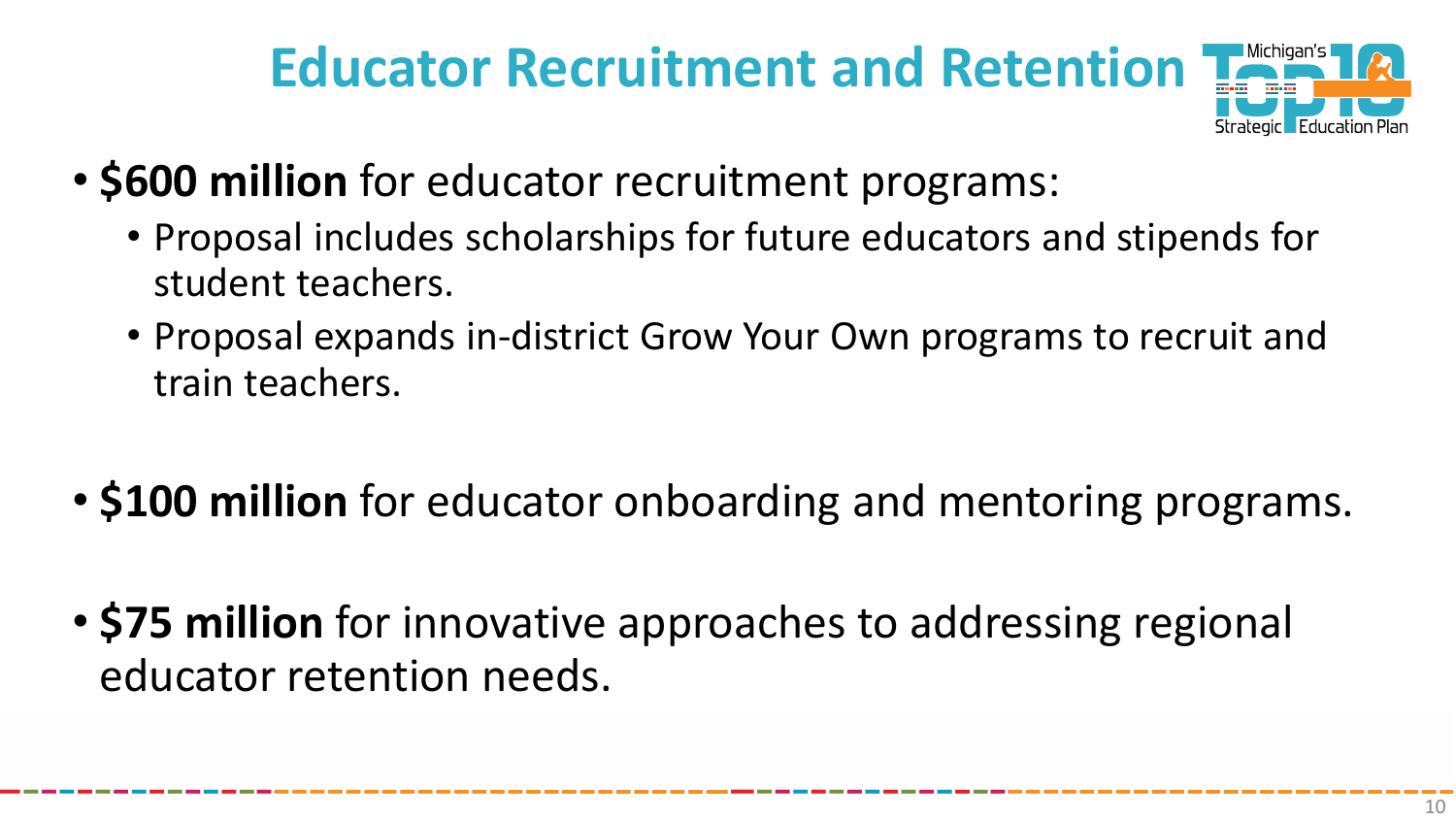### **I**d Michigan's<br>**Property of A** .~ ..... Strategic**k Education Plan Educator Recruitment and Retention**

- • The governor's budget will request that the majority of the \$2.3 the current fiscal year (FY22) through a supplemental billion for educator recruitment and retention be appropriated in appropriations budget.
- • This is a critical request to give districts the time to recruit and retain educators and other school staff before the start of next school year.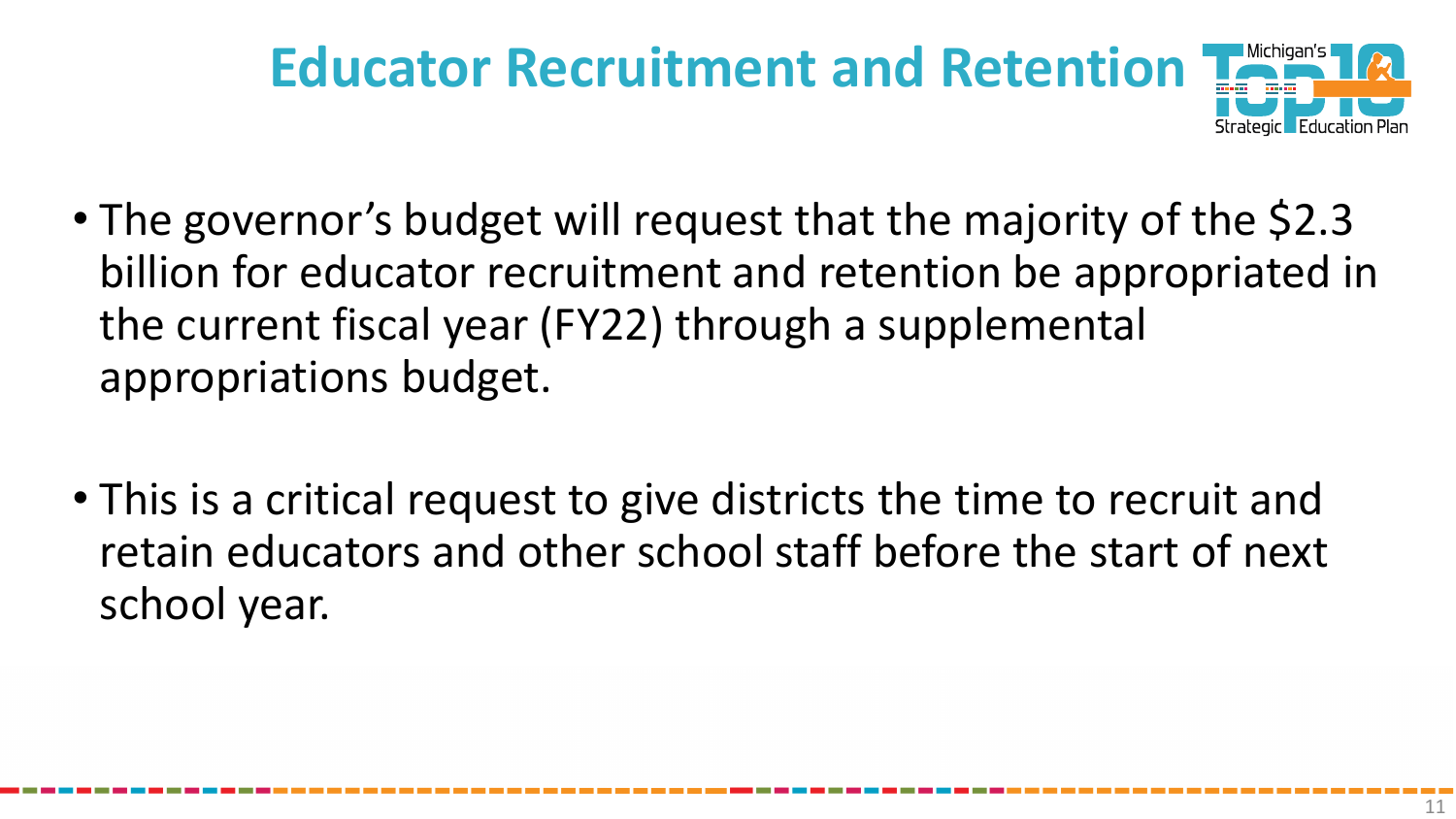# **Ongoing Operations**



- \$580 million increase in per-pupil funding, equating to a \$435 increase per student (5% increase).
	- This investment would increase the per-pupil allocation from \$8,700 to \$9,135.
- \$222 million increase in section 31a at-risk funding.
- \$150 million increase in special education funding, increasing the district reimbursement rate from 31% to 36%.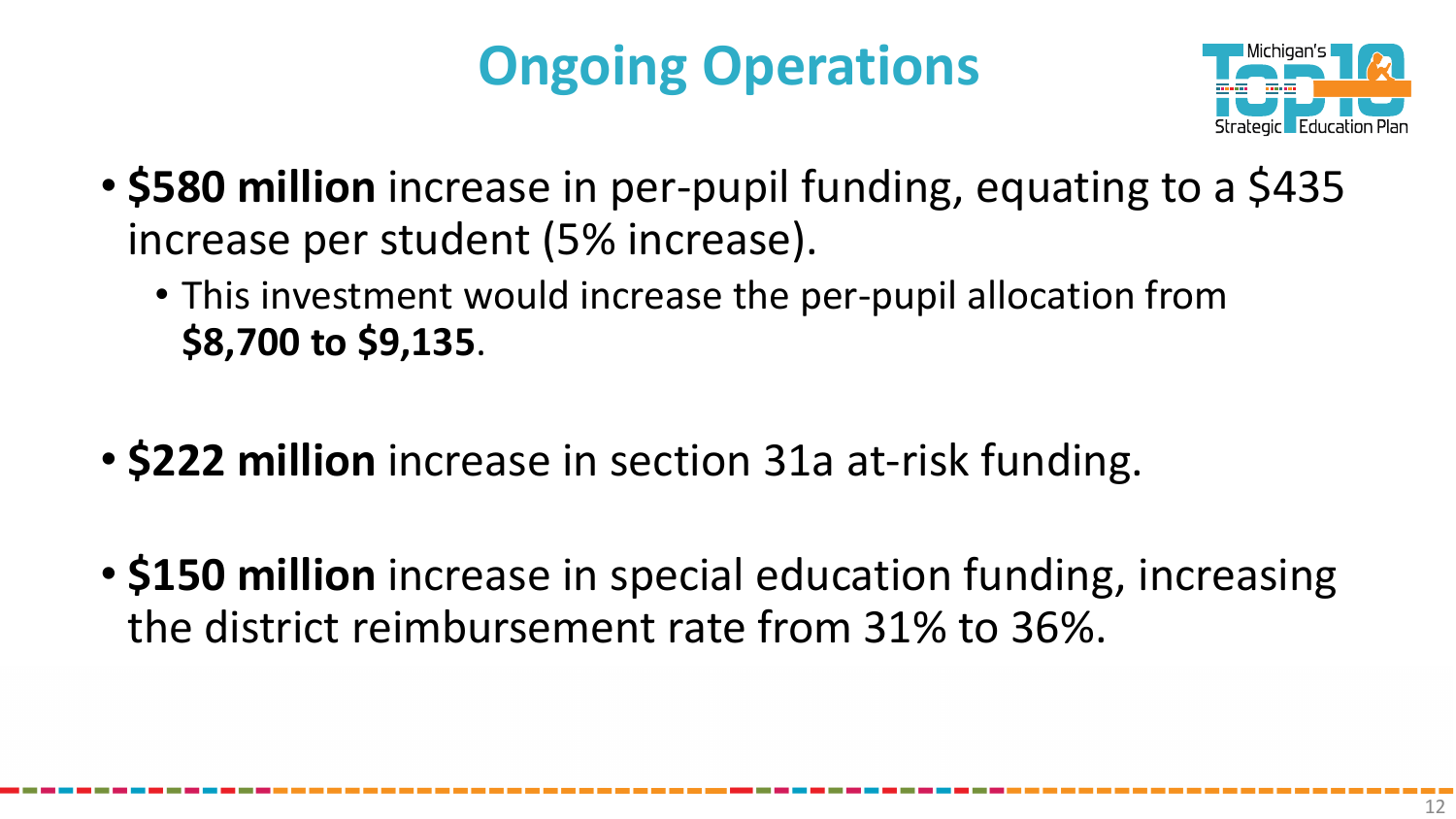## **Ongoing Operations**



- \$30.8 million increase in funding for Career and Technical Education (CTE) programs.
- 5% increase in funding for English Learners.
- 5% increase in funding for rural and isolated districts.
- 5% increase in funding for intermediate school district (ISD) operations.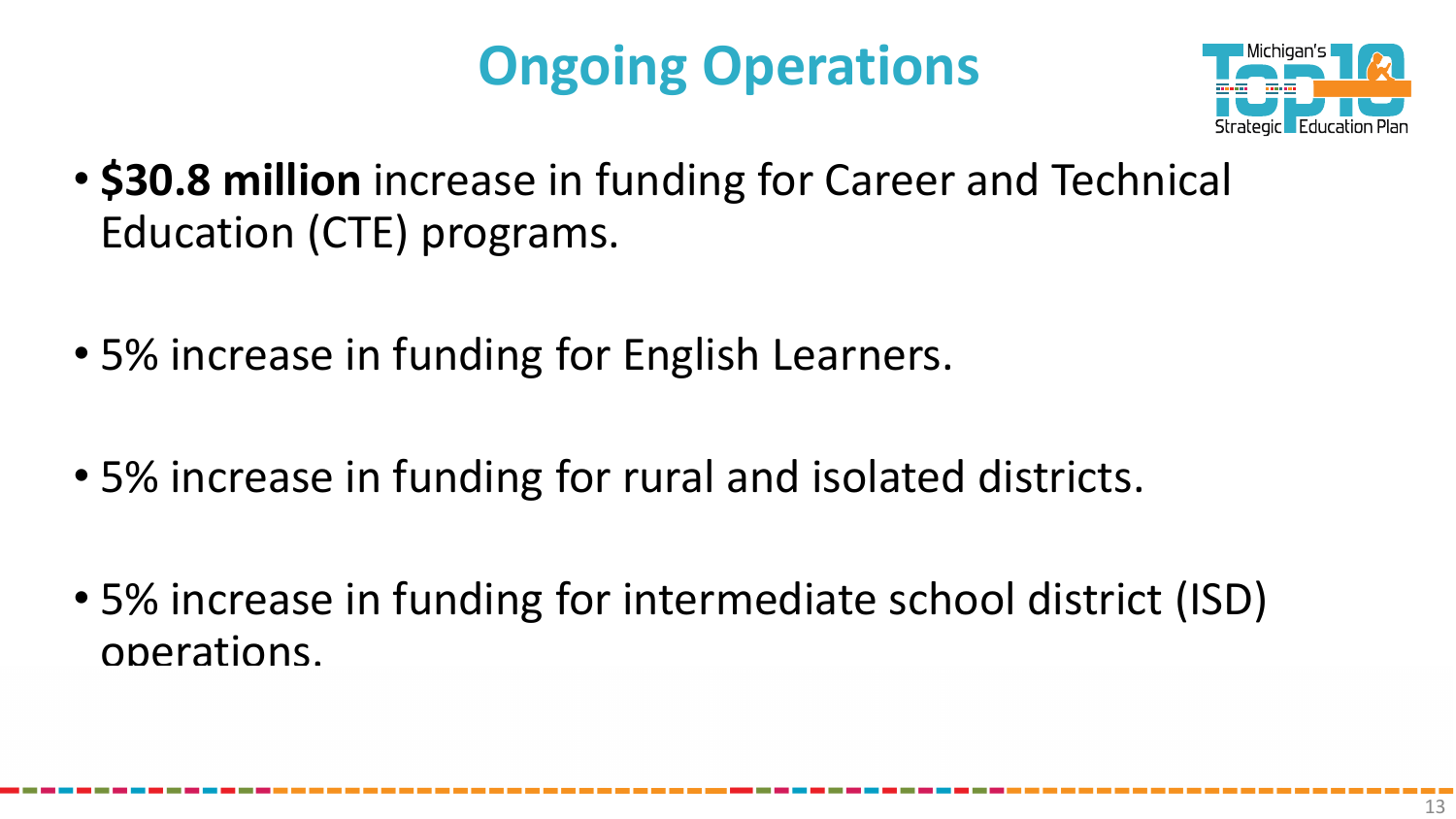## **Mental Health**



- \$120 million increase in section 310 funding to support the hiring of school social workers, psychologists, counselors, and nurses.
- \$50 million increase in section 31n funding for school-based mental health services.
- \$150 million to increase section 31p funding for the TRAILS Program.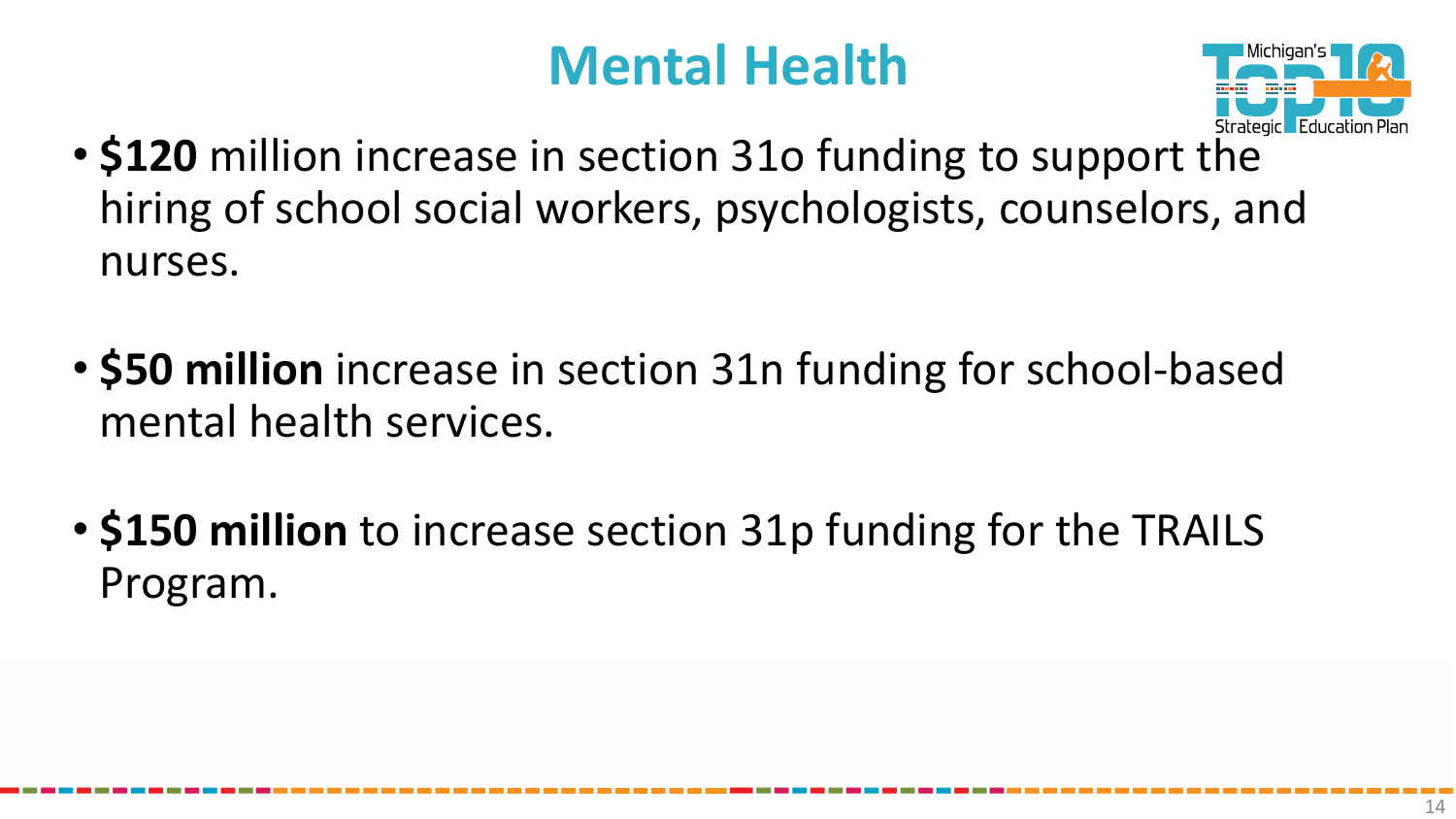## **School Safety**



- **\$50 million** for school safety grants.
- **\$15 million** for supports to students who threaten violence.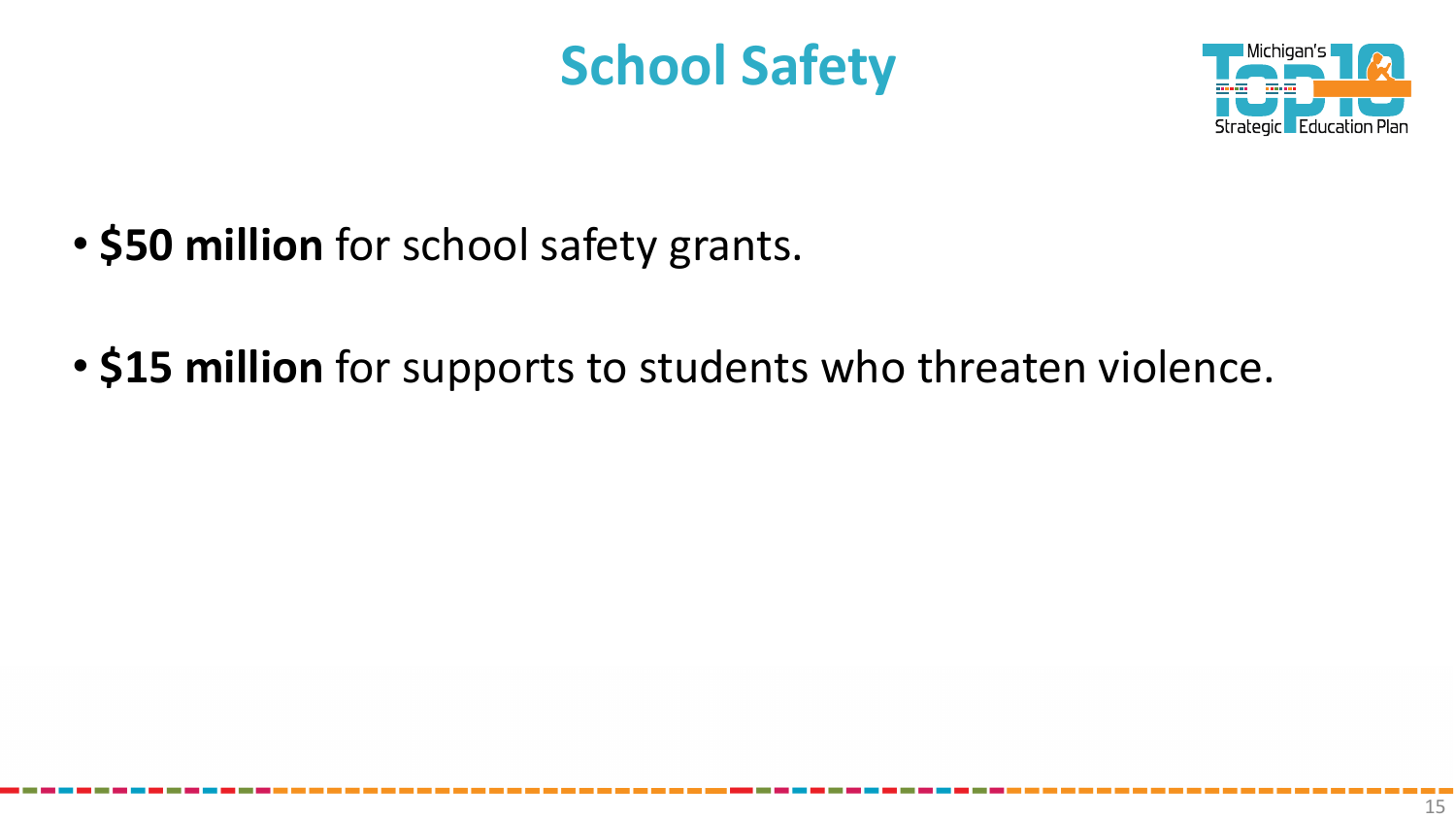## **Early Child Programs**



- \$56 million increase for the Great Start Readiness Program (GSRP).
- \$7.1 million increase for the *Early On* Program.
- \$9.5 million increase for home visitation and great start collaborative efforts.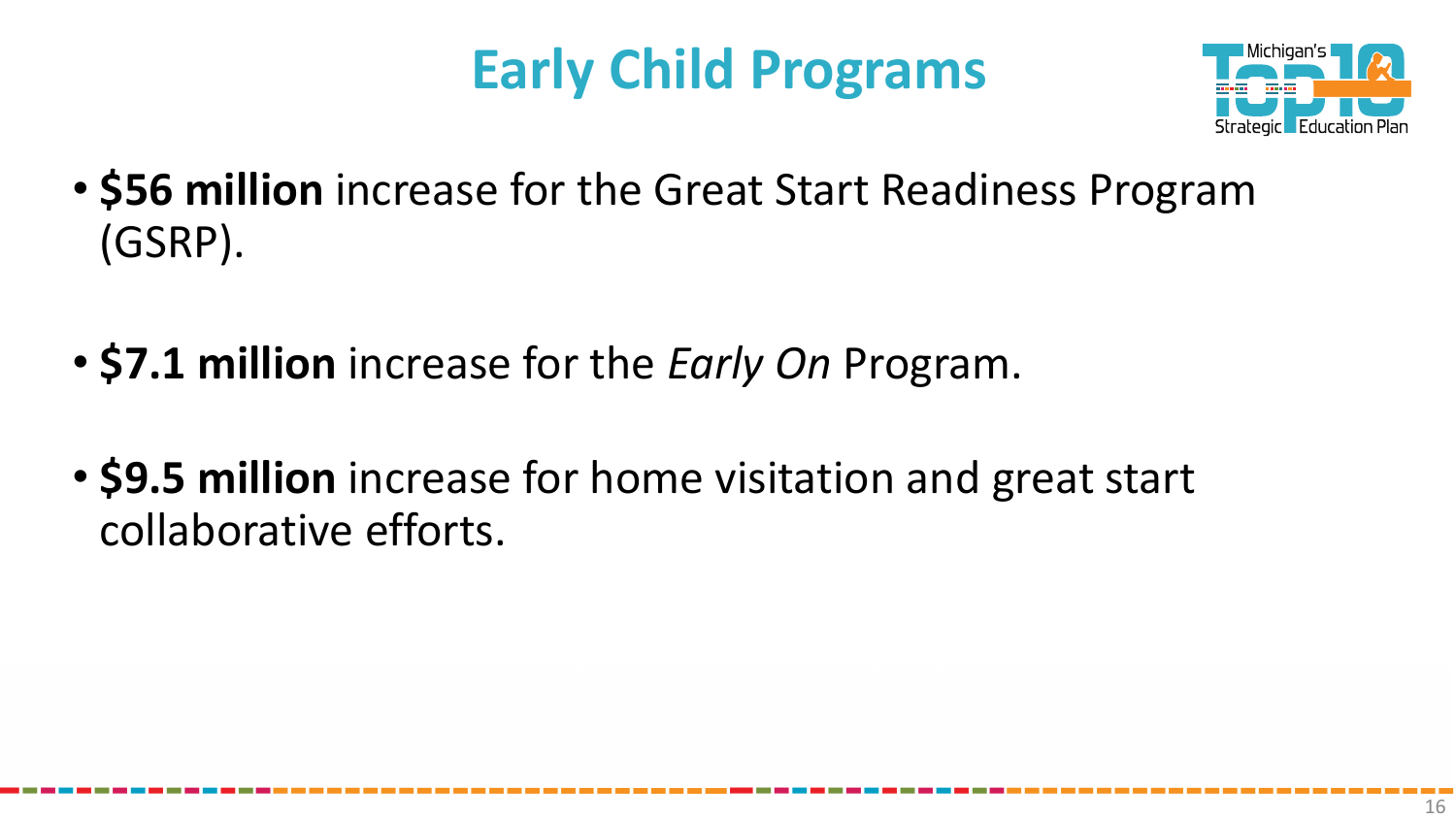## **Before and After School Programs**



• \$50 million increase for before and after school programs.